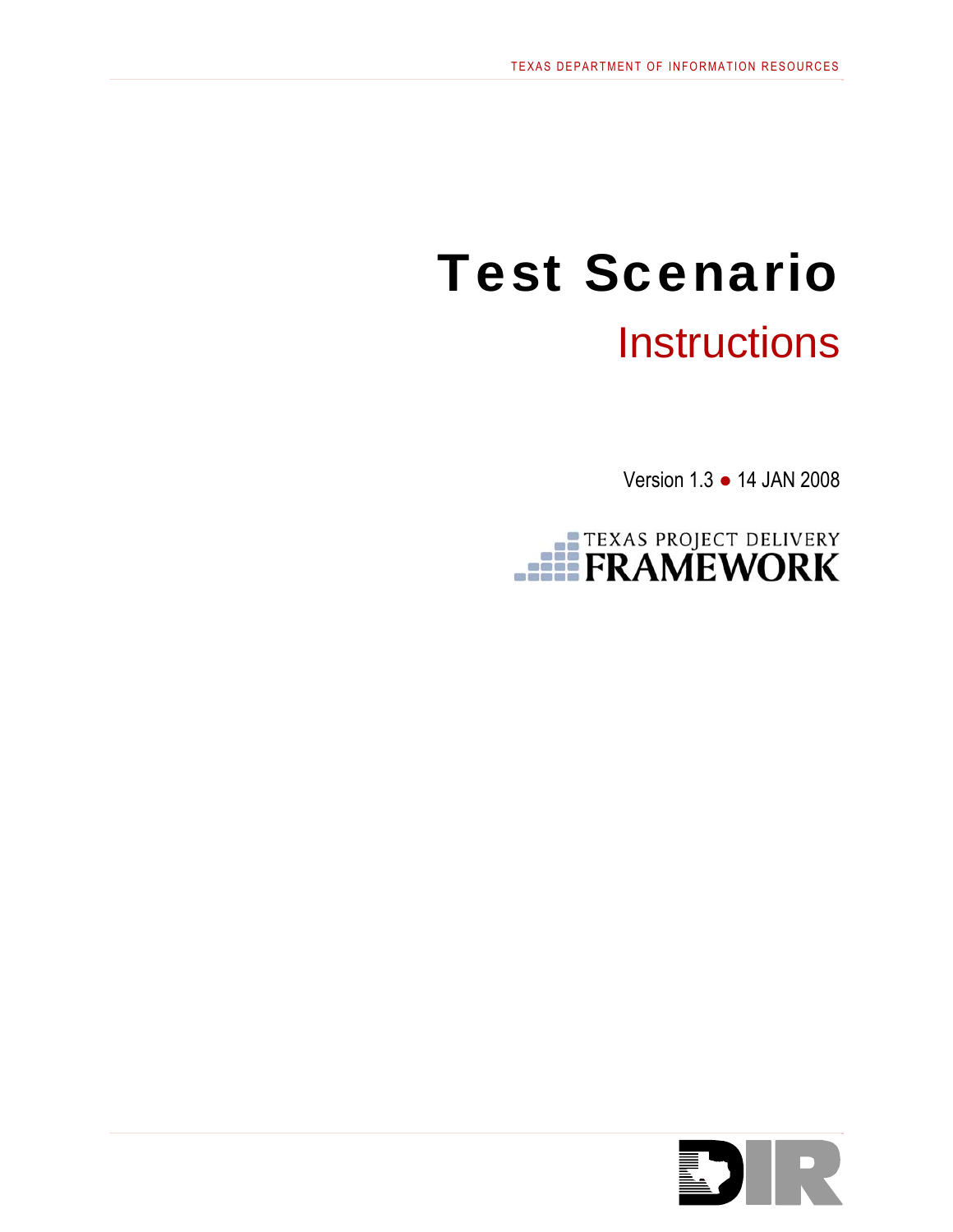# Version History

This and other Framework Extension tools are available on the Framework Web site.

| <b>Release Date</b> | <b>Description</b>                                                                                                                                                                                                                                                           |
|---------------------|------------------------------------------------------------------------------------------------------------------------------------------------------------------------------------------------------------------------------------------------------------------------------|
| 14-Jan-2008         | Version 1.3 released. Modified "Using this Template" section of the Template and italicized all<br>section instructions to align with the Framework and Change Request (CR) #34. CR #34 was<br>recommended by the Framework Change Advisory Board (CAB) and approved by DIR. |
| 13-Mar-2007         | Version 1.2 released. Made minor modifications to indicate Framework Extension.                                                                                                                                                                                              |
| 08-Dec-2006         | Version 1.1 - Released. Revised Appendix B (Text Identifier Naming Conventions, Alternative 1).                                                                                                                                                                              |
| 24-May-2006         | Version 1.0 – Instructions and Template Released.                                                                                                                                                                                                                            |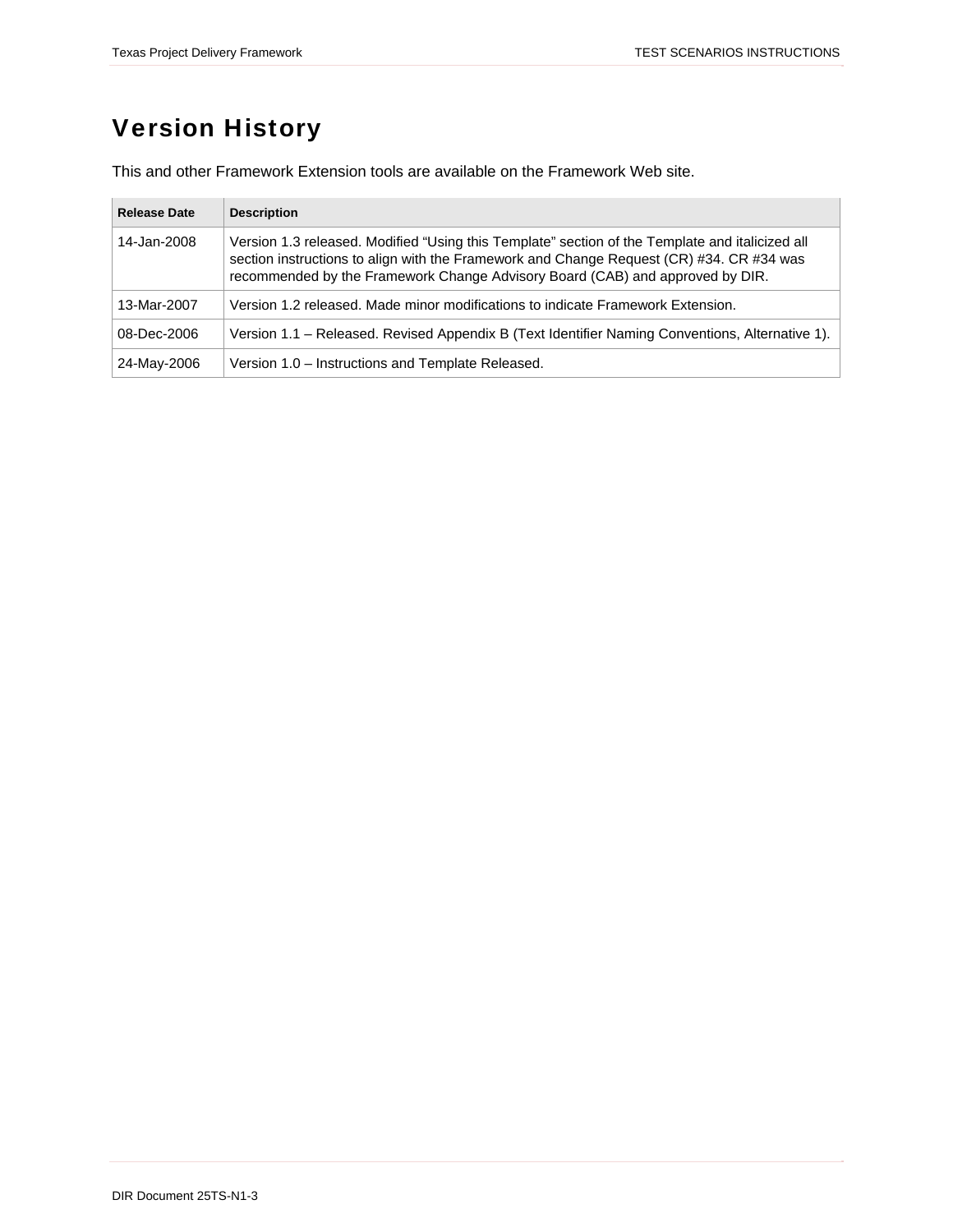# **Contents**

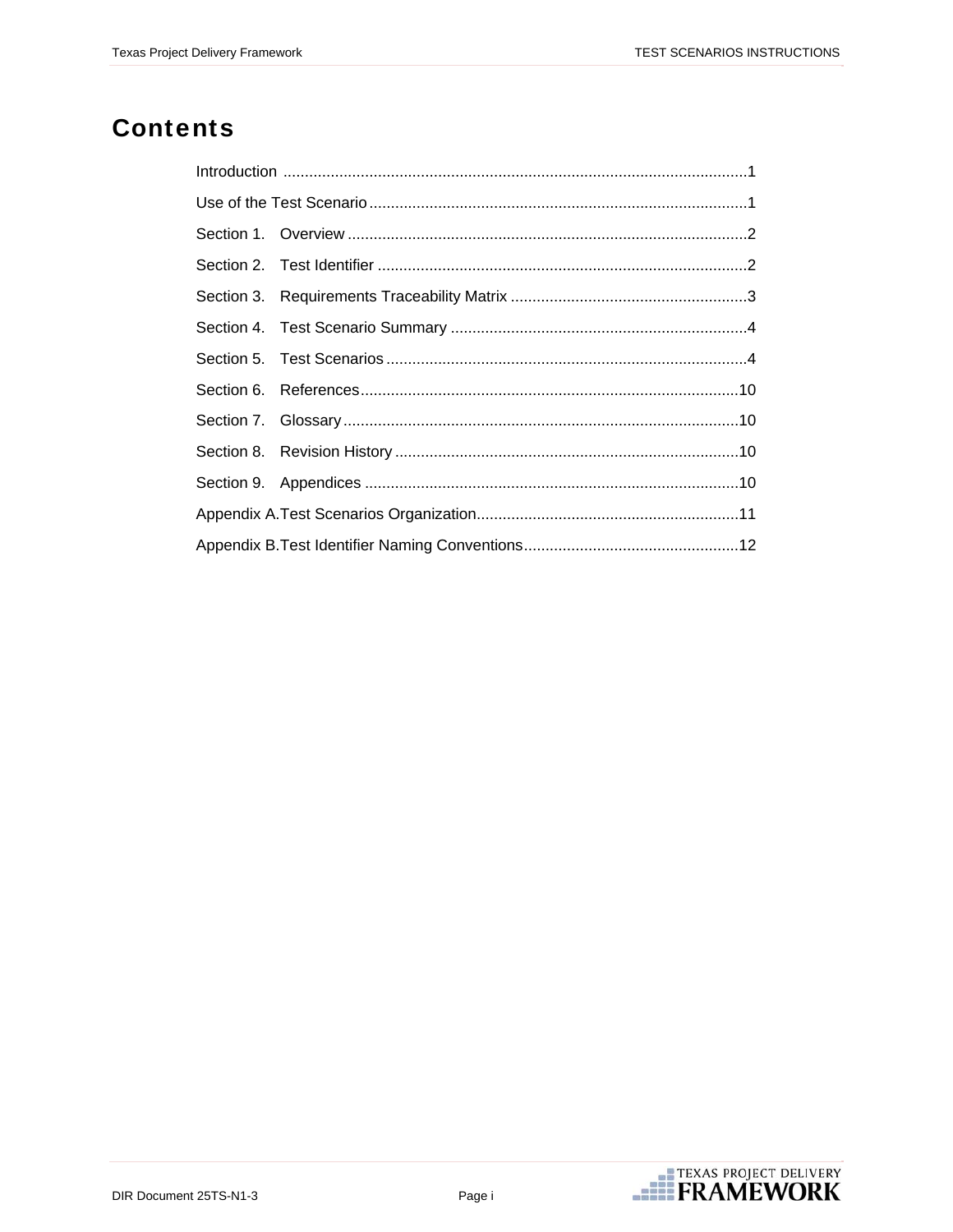### <span id="page-3-0"></span>Introduction

The Test Scenario Template is included within the System Development Life Cycle (SDLC) Extension of the Texas Project Delivery Framework (Framework) to establish a consistent method for documenting test scenarios, descriptions, procedures, and other testing information. Consistency in documenting test scenarios, descriptions, and procedures creates consistency in planning and executing testing of information technology (IT) systems.

A test scenario describes the details required to test a major function for a system and consists of one or more test descriptions. A test description is a documented set of steps for testing a subset of the function documented within the scenario. A test description consists of one or more test procedures.

A test procedure is the set of steps required to be performed to execute the test.

Test scenarios, descriptions, and procedures are used in conjunction with the Test Plan to evaluate the [correctness,](http://www.centipedia.com/articles/Correctness) [completeness,](http://www.centipedia.com/articles/Completeness) and quality of an IT system. Testing involves any activity performed to evaluate an attribute or capability of a system or component of a system and determine if it meets its expected and required results. Methodical test planning and execution reduces project risk. A well-planned and executed test effort can reduce project risk by reducing uncertainty in implementation of the system or system component.

# Use of the Test Scenario

Within the Framework, test scenarios are initiated in the Project Planning Review Gate and completed, reviewed, and approved at a project level, and executed in the Implementation Review Gate.

The Test Scenario Template should be used to develop and document the test scenarios, descriptions, and procedures for each project. The format of the Test Scenario Template serves as a basis for creating an actual project document.

Alternative methods for organizing test scenarios are provided in the appendix. Refer to Test Scenario Organization in the appendix and select and utilize one of the alternatives described. The Test Scenario Template Instructions and Template utilize Alternative 1.

Test scenarios should be developed in coordination with and be accessible by appropriate project team and stakeholder entities. In addition, it should be updated to maintain consistency with the Test Plan and other project information and documents throughout the life of the project.

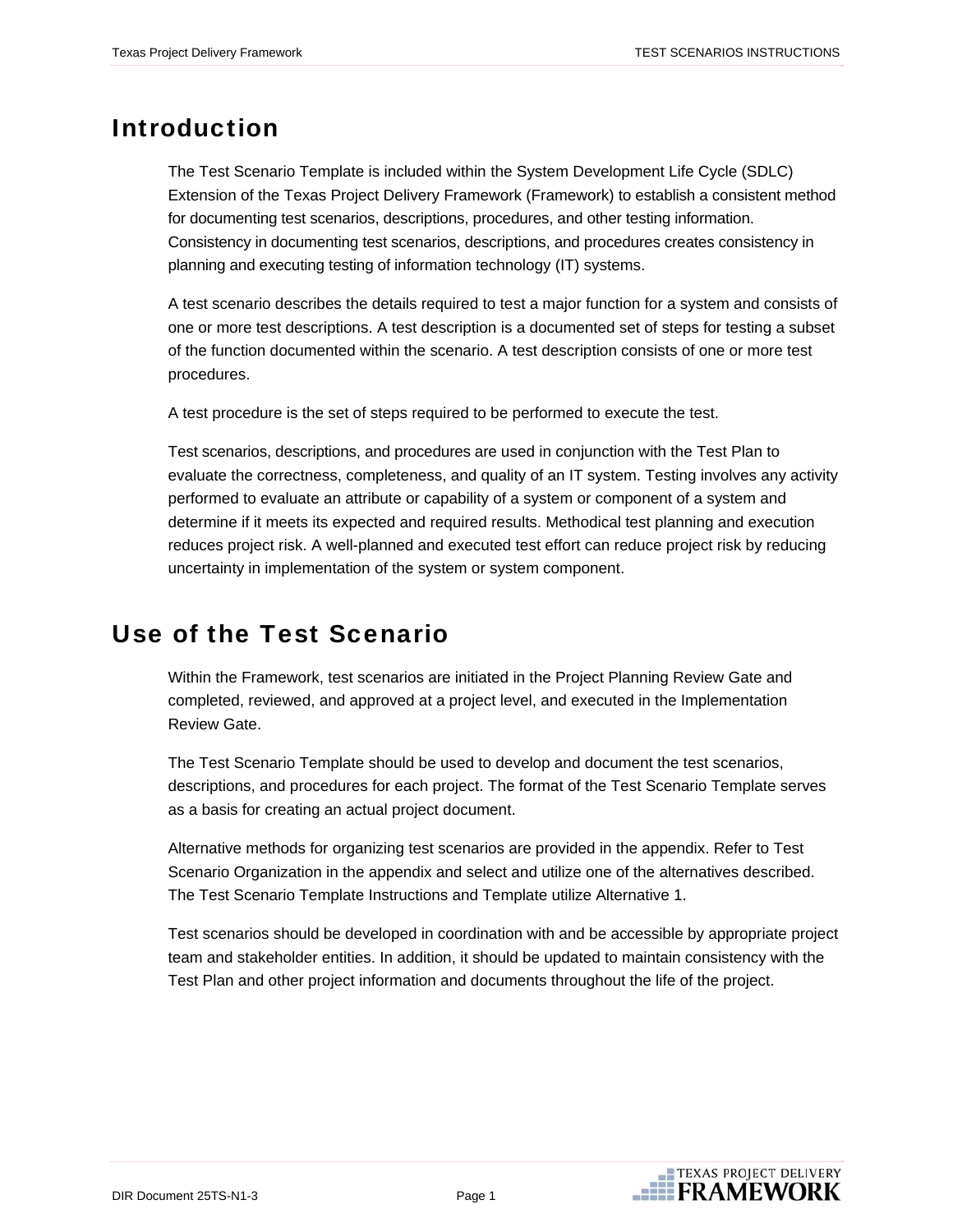# <span id="page-4-0"></span>Section 1. Overview

Provide high-level introductory information on the test scenarios for the product being tested.

A test scenario provides a complete test for a major function or use case for a system and consists of one or more test descriptions. Each test description supports a subset of major functionality, as defined by the System Requirements Specification (SyRS) and/or the Software Requirements Specification (SRS).

A test description consists of one or more test procedures. A test procedure is a documented step-by-step process that supports a subset of major functionality, as described by the scenario.

The successful completion of all of the test procedures and test descriptions in the test scenario constitutes the successful completion of the test scenario.

The steps in a test procedure must be executed in a particular order. A set of test procedures may need to be performed in a particular order to complete a test description successfully. Many systems may require test descriptions to be executed in a particular order. For some systems, test descriptions may be executed in any order; however, the documented test scenarios may still recommend a particular order of execution in order to support more efficient completion of the complete scenario.

# Section 2. Test Identifier

Specify the method used for identifying test scenarios, procedures, descriptions, and other test information. A guideline for identifying test scenarios, procedures, descriptions, and other test information is provided below.

Each of the following should have a unique reference number:

- test scenario
- test description
- test procedure

In addition, data sets and other similar information used during testing should have a unique reference number.

Test descriptions should share a prefix identifier with their associated test scenario. If a test procedure is used for multiple test descriptions, the test procedure should share a prefix or middle identifier with their test descriptions.

Alternatives for naming test identifiers are provided in the appendix. Refer to Test Identifier Naming Conventions. Select, specify, and utilize one of the alternatives specified, or specify and utilize a different method. This template utilizes Alternative 1.

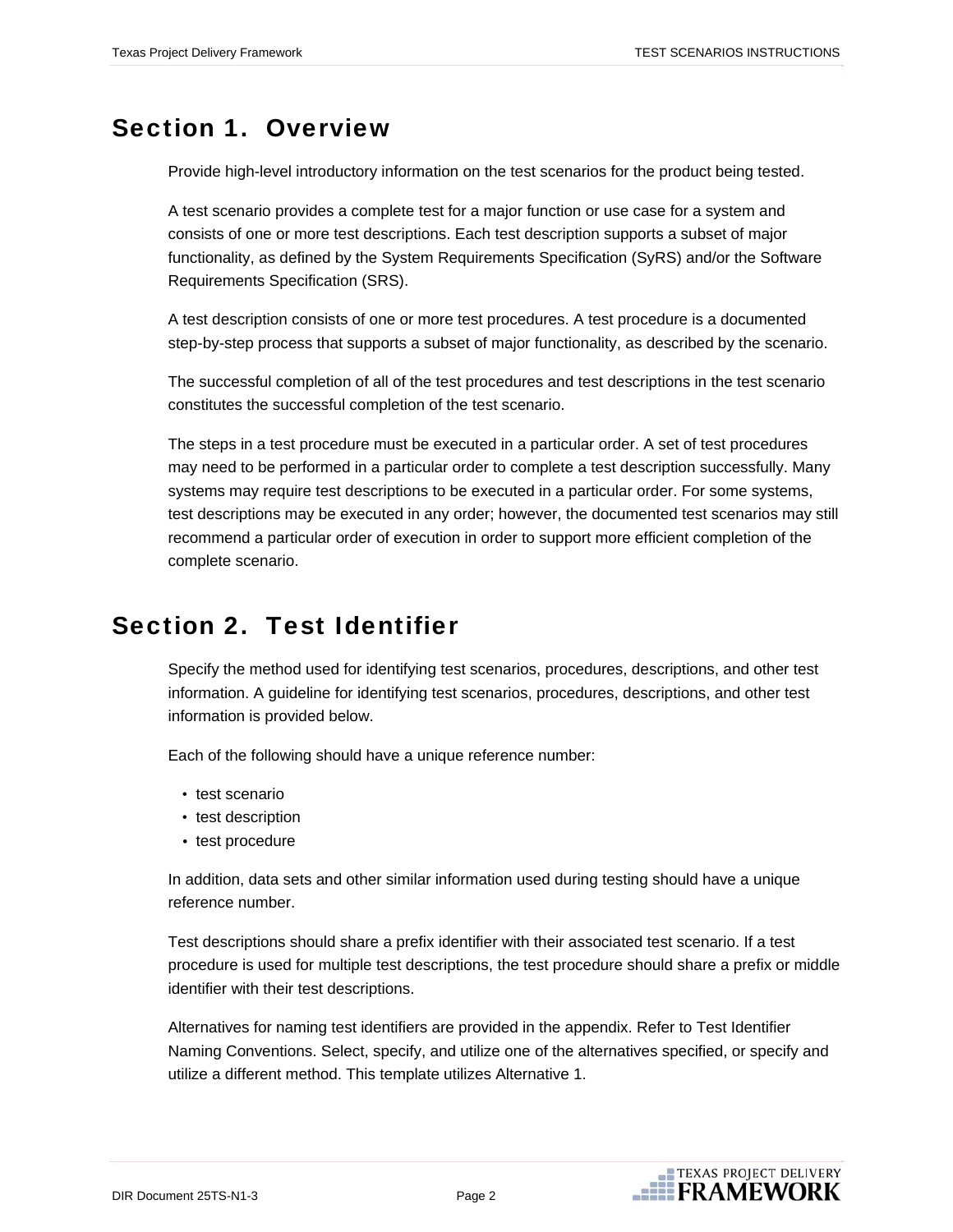### <span id="page-5-0"></span>Section 3. Requirements Traceability Matrix

In this section, provide a reference to the location of the matrix that specifies the traceability of requirements (as documented in the SyRS and SRS) to design components, code components, test scenarios, test descriptions, and test procedures. If data sets or other test-related information are identified, then show the traceability of these items as well.

A sample Requirements Traceability Matrix (RTM) template is provided as an additional tool in the appendix of the SyRS Template Instructions.

The RTM is initiated in the SyRS and is updated appropriately during the life of the project to indicate traceabilty to the design elements documented in the SyDD, the software requirements documented in the SRS, and the design elements documented in the Software Design Description (SDD). The completed RTM assures that every requirement has been addressed in the design and that every design element addresses a requirement. The RTM also provides the necessary traceability for integration, acceptance, regression, and performance testing.

The RTM referenced in the test scenario should:

- Indicate traceability of the system requirements to the system design elements, software requirements, and software design elements
- Contain the columns necessary to illustrate traceability for integration, acceptance, regression, and performance testing, including test scenario reference, test description reference, test procedure reference
- Indicate traceabilty from the system and software design elements to the appropriate test scenarios, test descriptions, and test procedures
- Indicate the source or origin of each requirement

**Note: Maintaining the RTM as a separate document and performing appropriate updates in a controlled fashion—rather than including it within the SyRS and requiring that the SyRS be revised each time the RTM is modified—is more efficient.** 

**Separating the RTM into two matrices—rather than maintaining one large matrix that contains all traceability information—may enhance the ability to maintain the traceability information.** 

**If the requirements traceability information that indicates the source and traceability of the system requirements to the system design elements, software requirements, and software design elements is comprehensive and baselined, the matrix referenced in the test scenarios may address traceability to testing scenarios, descriptions, and procedures. The traceability matrix may contain information indicating traceabilty from the system and software design elements to the appropriate test scenarios, test descriptions, and test procedures.**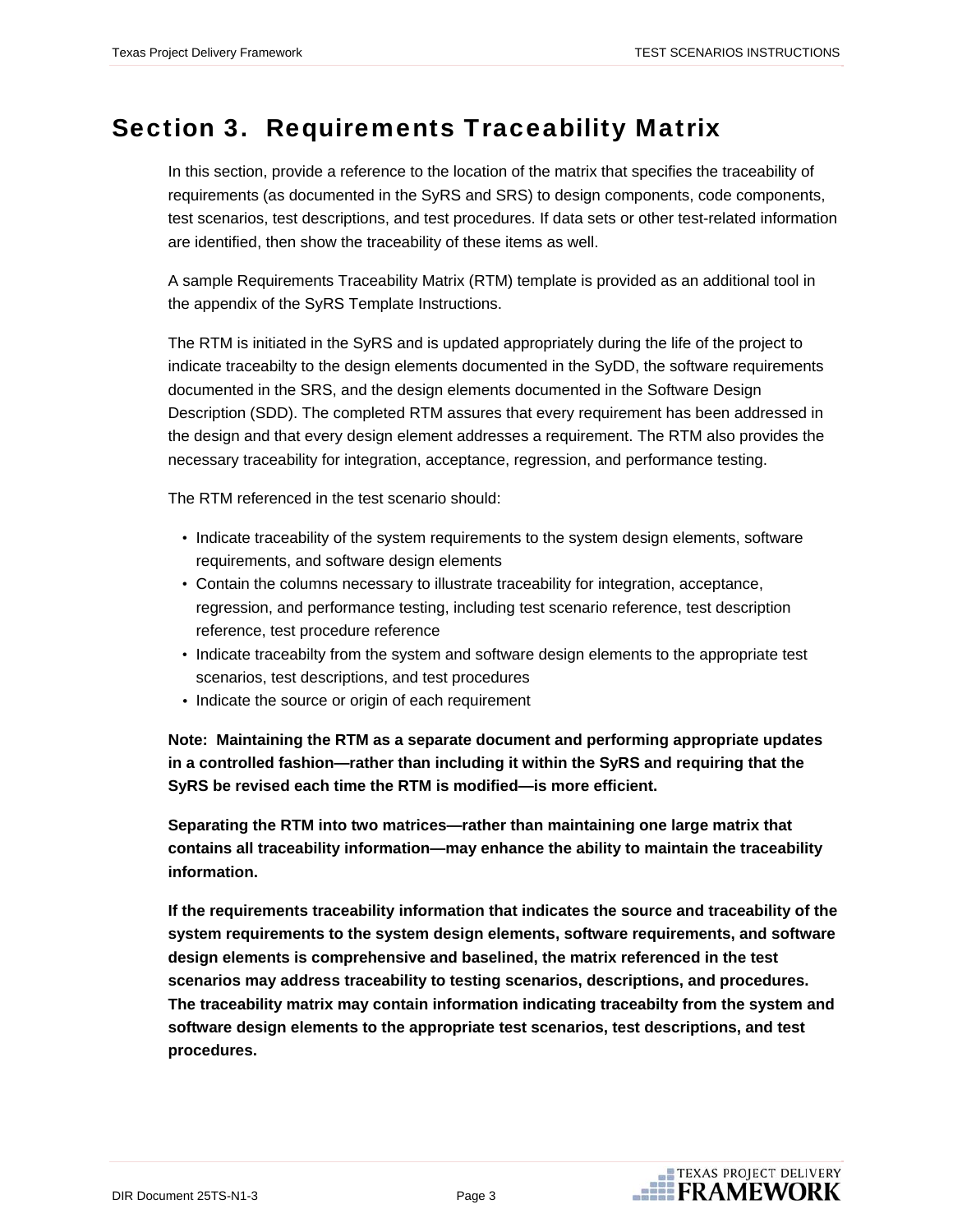<span id="page-6-0"></span>

| Design<br><b>Element</b> | <b>Test Scenario</b><br>Reference | <b>Test Description</b><br><b>Reference</b> | <b>Test Procedure</b><br>Reference |
|--------------------------|-----------------------------------|---------------------------------------------|------------------------------------|
| ProjNameReq10000         | ProjName100000                    | ProjName100100                              | ProjName100101                     |
|                          |                                   |                                             | ProjName100102                     |
|                          |                                   | ProjName100200                              | ProjName100201                     |
|                          |                                   |                                             | ProjName100202                     |
|                          |                                   |                                             | ProjName100203                     |
|                          | ProjName200000                    | ProjName200100                              | ProjName200101                     |
|                          |                                   |                                             | ProjName200102                     |
|                          |                                   |                                             | ProjName200103                     |

**Table 1. Example of traceability matrix indicating traceabilty from design elements to test scenarios, descriptions, and procedures** 

# Section 4. Test Scenario Summary

Provide a summary of the test effort, listing the total number of test scenarios to be executed, the total number of test descriptions for each test scenario, and the total number of test procedures to be executed for each test description. Increment the totals appropriately to account for test procedures repeated in multiple test descriptions for a scenario. Derive this overview from the traceability matrix and summarize it in the table provided in the template. An example is included below.

The PASS/FAIL column should be used to indicate the status of the associated test scenario once it is executed. Unless otherwise indicated, the successful completion of all rows in this table shall constitute the successful completion of the test scenario. If any item within the scenario is incomplete or fails, the PASS/FAIL column should not indicate that the scenario has passed.

| <b>PASS/FAIL</b> | <b>Test Scenario ID</b> | <b>Total Test Descriptions</b><br>for this Scenario | <b>Total Test Procedures</b><br>for this Scenario |
|------------------|-------------------------|-----------------------------------------------------|---------------------------------------------------|
|                  | ProjName100000          |                                                     | 10                                                |
|                  | ProjName200000          | ?<br>w                                              | 17                                                |
|                  | ProjName300000          | 5                                                   | 52                                                |

**Table 2. Example of Test Scenario Summary** 

# Section 5. Test Scenarios

Customize the following sections to contain the test scenarios and their associated test descriptions and test procedures. Each subsection should be labeled sequentially and titled appropriately for a specific test scenario, description, and procedure.

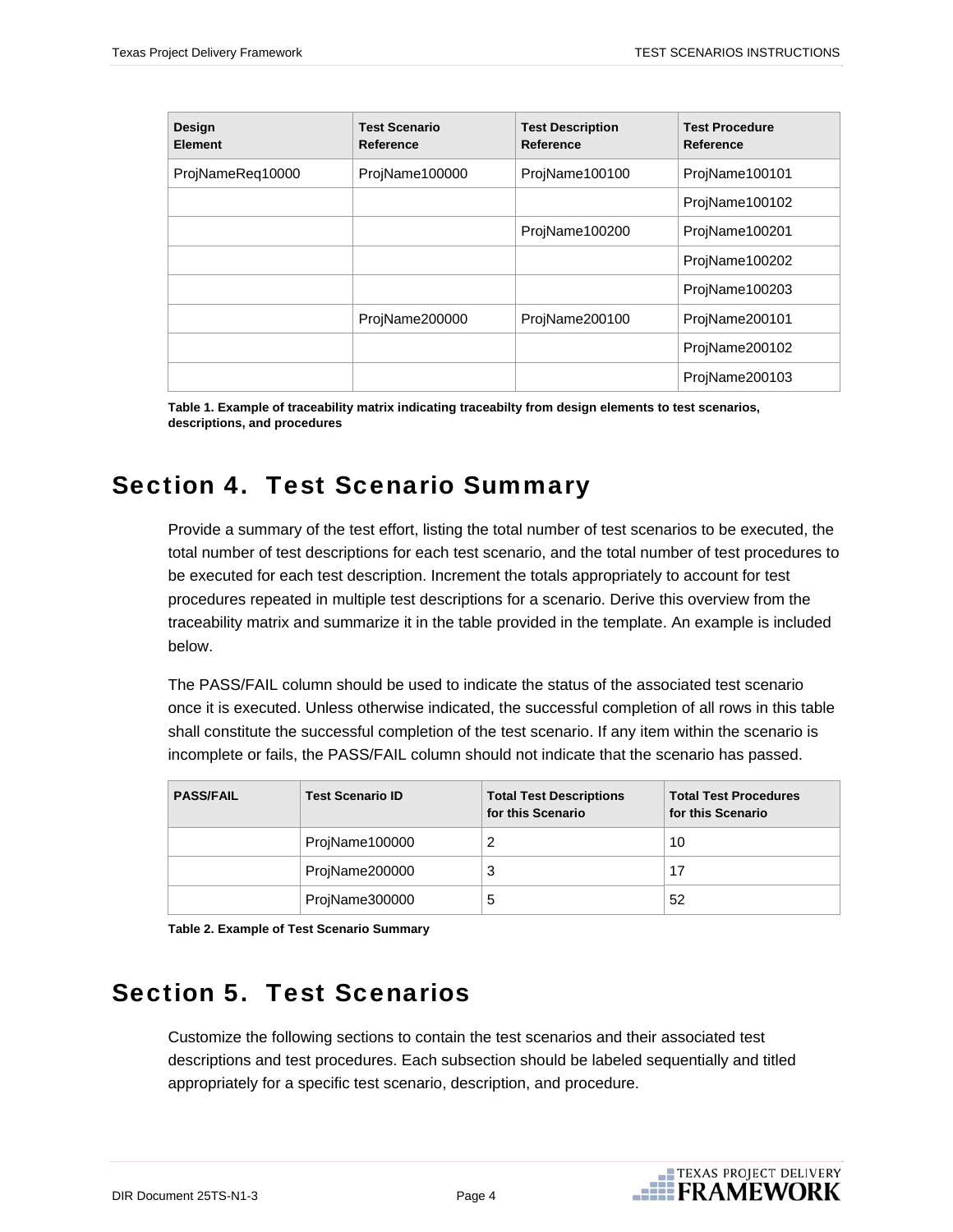### **5.1 Test Scenario PROJNAME100000**

Describe the specific test scenario to be tested. Include in the description a reference to the requirements to be satisfied and the functionality to be tested.

#### **5.1.1 Test Description** *PROJNAME100100*

Describe the test to be performed to assure the correctness of a specific functionality contained within its associated test scenario. The test description shall reference all test procedures required to satisfy the test description and the order in which they will be performed (when there is a need to perform them in a particular order). The test description should also reference associated test information, including any setups or data shared across test procedures. An example test description table is included below.

The PASS/FAIL column should be used to indicate the status of the associated test once it is executed. Unless otherwise indicated, the successful completion of all rows in this table shall constitute the successful completion of the test description. If any item within the description is incomplete or fails, the PASS/FAIL column should not indicate that the description has passed.

The test procedures for this description should be documented in the sequence of execution that is specified for the test description, including any repetition of procedures, setups, or data. This method assures that the execution of the test description can be performed exactly according to procedures, in order, and with no need to reference more than one section of the document.

An example of a test description is included below. Only the first two steps are depicted in the test procedures.

| PASS/<br><b>FAIL</b> | Sequence of<br><b>Execution #</b> | <b>Procedure</b> | Setup / Initialization                                         | Data                                            |
|----------------------|-----------------------------------|------------------|----------------------------------------------------------------|-------------------------------------------------|
|                      |                                   | Projname100101   | ProjnameSetup000001                                            | Projnamedata000012                              |
|                      | 2                                 | Projname100102   | State resulting from success<br>of procedure<br>Projname100101 | Projnamedata000001                              |
|                      | 3                                 | Projname100103   | ProjnameSetup000001                                            | None                                            |
|                      | 4                                 | Projname100102   | State resulting from success<br>of procedure<br>Projname100103 | ProjNamedata000004                              |
|                      | 5                                 | Projname100104   | ProjnameSetup000004                                            | Data set resulting<br>from success of step<br>4 |
|                      | 6                                 | Projname100105   | ProjnameSetup000005                                            | Data set resulting<br>from success of step<br>5 |

**Table 3. Example of a Test Description** 

### **5.1.1.1 Test for Test Description 100100 – Sequence Item 1 – Test Procedure 100101 Summary**

Provide an overview of the Test Procedure used in Step *1* of the testing to satisfy Test Description *100100*.

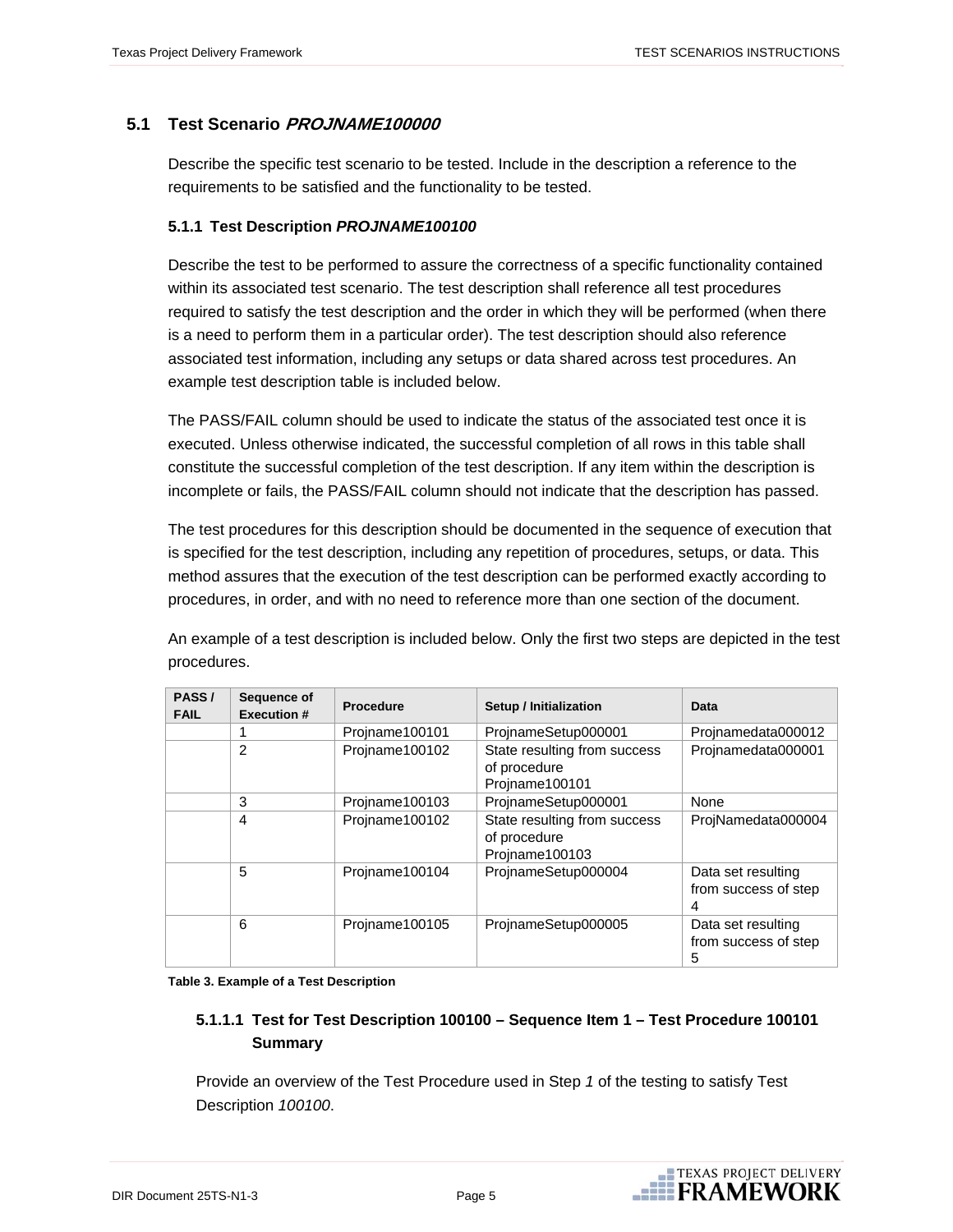### **5.1.1.2 Setup/Initialization/Special Instructions for ProjNameSetup000001 for Test Description 100100 – Sequence Item 1 – Test Procedure 100101**

Describe the setup, initialization, and other special instructions specific to this test. Include in the description:

- configuration of the hardware and software which provides the infrastructure for the item under test
- the initial settings and conditions for the hardware and software which provides the infrastructure for the item under test
- the test tools, their configuration, initial settings, and conditions for this test
- special instructions to the tester (e.g., the expected results onscreen and in the database must match)

### **5.1.1.3 Data for ProjNameData000012 for Test Description 100100 – Sequence Item 1 – Test Procedure 100101**

Specify file names for data or the actual data required to execute Step *1* – Test Procedure *100101*. Files or other data available in electronic formats should be placed under configuration control. Textual data within this document may be provided in the form of tables or other means.

Data may include:

- initial inputs
- data provided during a particular step
- databases that may be accessed by the application
- erroneous data intended to challenge application integrity, performance, or availability
- data required for test tools
- other data used to prepare for testing or during testing

#### **5.1.1.4 Steps for Test Description 100100 – Sequence Item 1 – Test Procedure 100101**

Specify the steps for executing Test Procedure *100101*. The steps must be executed in the order described and, unless otherwise designated, each step should be considered critical to the success of the procedure. The execution of this procedure should result in a step-by-step pass/fail result.

The PASS/FAIL column should be used to indicate the status of the associated step once it is executed. Unless otherwise indicated, the successful completion of all rows in this table shall constitute the successful completion of the test description. If any step within the procedure is incomplete or fails, the PASS/FAIL column should not indicate that the step has passed.

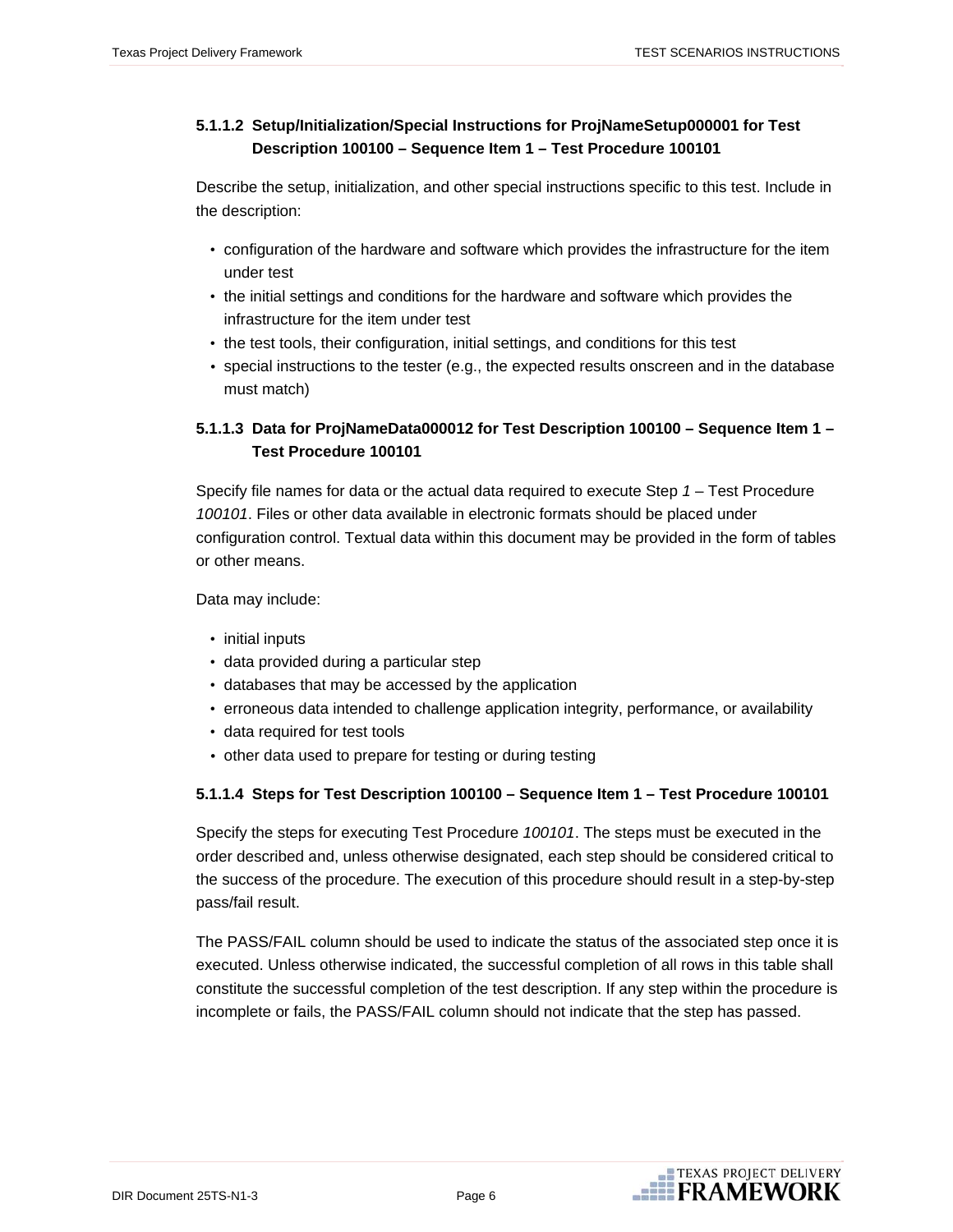| <b>PASS / FAIL</b> | <b>TEST PROCEDURE 100101 STEP</b>                                                                                               |
|--------------------|---------------------------------------------------------------------------------------------------------------------------------|
|                    | Ensure that the configuration described in section 5.1.1.2 is correct.                                                          |
|                    | Ensure that the initialization data described in 5.1.1.3 is correct and in the following<br>directory c:/xxx.                   |
|                    | Launch Microsoft Internet Explorer Version 6.xx.                                                                                |
|                    | Open URL c:/xxxx/yyy/zz.htm                                                                                                     |
|                    | Enter the name "John Smith" in the field titled "Name" and hit enter.                                                           |
|                    | Enter valid password in the field titled "Password." (This is a case-sensitive<br>password.)                                    |
|                    | Ensure that the application now displays a new screen with banner title "Registration."                                         |
|                    | Ensure that this screen displays the name (from step 5) in the "Name" field and an<br>associated address in the address fields. |
|                    | Ensure that the address displayed for the name matches the database contents for<br>that name.                                  |
|                    | In the field titled "Action," choose the "Update all" action.                                                                   |
|                    | Ensure that the display shows "Update Completed" at the bottom of the page, upon<br>completion of the action.                   |
|                    | Inspect the database table to ensure the information described in file c:xxx.txt has<br>been deleted.                           |
|                    | <b>END OF TEST PROCEDURE</b>                                                                                                    |

An example of a test procedure is included below.

**Table 4. Example of a Test Procedure** 

### **5.1.1.5 Expected Results for Test Description 100100 – Sequence Item 1 – Test Procedure 100101**

Specify the results that indicate that the test of the item is successful. Unless otherwise indicated, the success of a test procedure requires that each step be executed successfully. This subsection should specify this or other modified criteria. The criteria may include values within tolerance levels (e.g., numbers in a range from five to ten are acceptable).

#### **5.1.2 Test Description** *PROjNAME100200*

Describe the test to be performed to assure the correctness of a specific functionality contained within its associated test scenario. The test description shall reference all test procedures required to satisfy the test description and the order in which they will be performed (when there is a need to perform them in a particular order). The test description should also reference associated test information, including any setups or data shared across test procedures. An example test description table is included below.

The PASS/FAIL column should be used to indicate the status of the associated test once it is executed. Unless otherwise indicated, the successful completion of all rows in this table shall

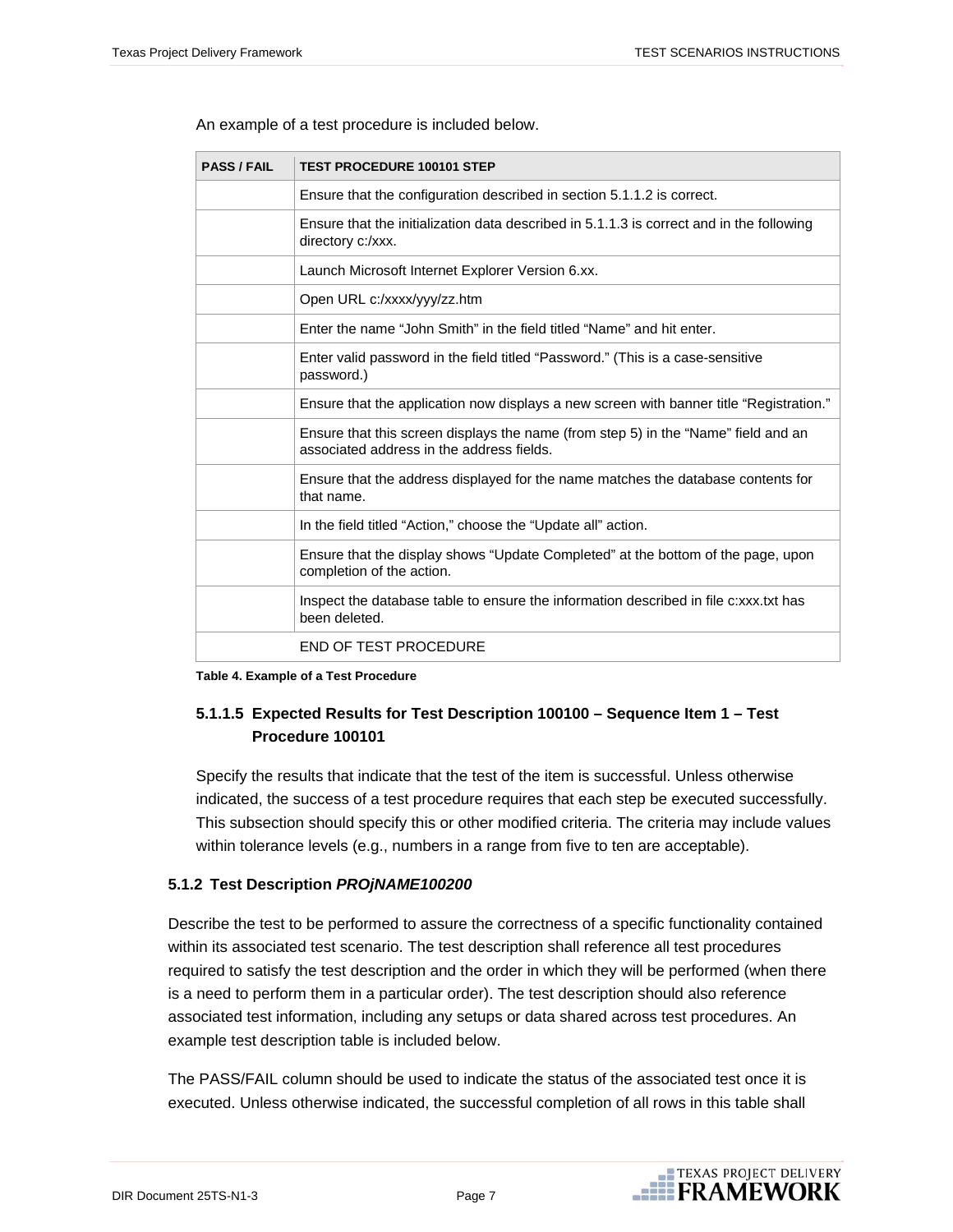constitute the successful completion of the test description. If any item within the description is incomplete or fails, the PASS/FAIL column should not indicate that the description has passed.

The test procedures for this description should be documented in the sequence of execution that is specified for the test description, including any repetition of procedures, setups, or data. This method assures that the execution of the test description can be performed exactly according to procedures, in order, and with no need to reference more than one section of the document.

An example of a test description is included below. Only the first two steps are depicted in the test procedures.

| PASS/<br><b>FAIL</b> | Sequence of<br><b>Execution #</b> | <b>Procedure</b> | Setup / Initialization                                      | Data                                         |
|----------------------|-----------------------------------|------------------|-------------------------------------------------------------|----------------------------------------------|
|                      |                                   | Projname100201   | ProjnameSetup000001                                         | Projnamedata000012                           |
|                      | 2                                 | Projname100202   | State resulting from success of<br>procedure Projname100201 | Projnamedata000001                           |
|                      | 3                                 | Projname100203   | ProjnameSetup000001                                         | None                                         |
|                      | 4                                 | Projname100202   | State resulting from success of<br>procedure Projname100203 | ProjNamedata000004                           |
|                      | 5                                 | Projname100204   | ProjnameSetup000004                                         | Data set resulting from<br>success of step 4 |
|                      | 6                                 | Projname100205   | ProjnameSetup000005                                         | Data set resulting from<br>success of step 5 |

**Table 5. Example of a Test Description** 

### **5.1.2.1 Test for Test Description 100200 – Sequence Item 1 – Test Procedure 100201 Summary**

Provide an overview of the Test Procedure used in Step 1 of the testing to satisfy Test Description *100200*.

### **5.1.2.2 Setup/Initialization/Special Instructions for ProjNameSetup000001 for Test Description 100200 – Sequence Item 1 – Test Procedure 100201**

Describe the setup, initialization, and other special instructions specific to this test. Include in the description:

- configuration of the hardware and software which provides the infrastructure for the item under test
- the initial settings and conditions for the hardware and software which provides the infrastructure for the item under test
- the test tools, their configuration, initial settings, and conditions for this test
- special instructions to the tester (e.g., the expected results onscreen and in the database must match)

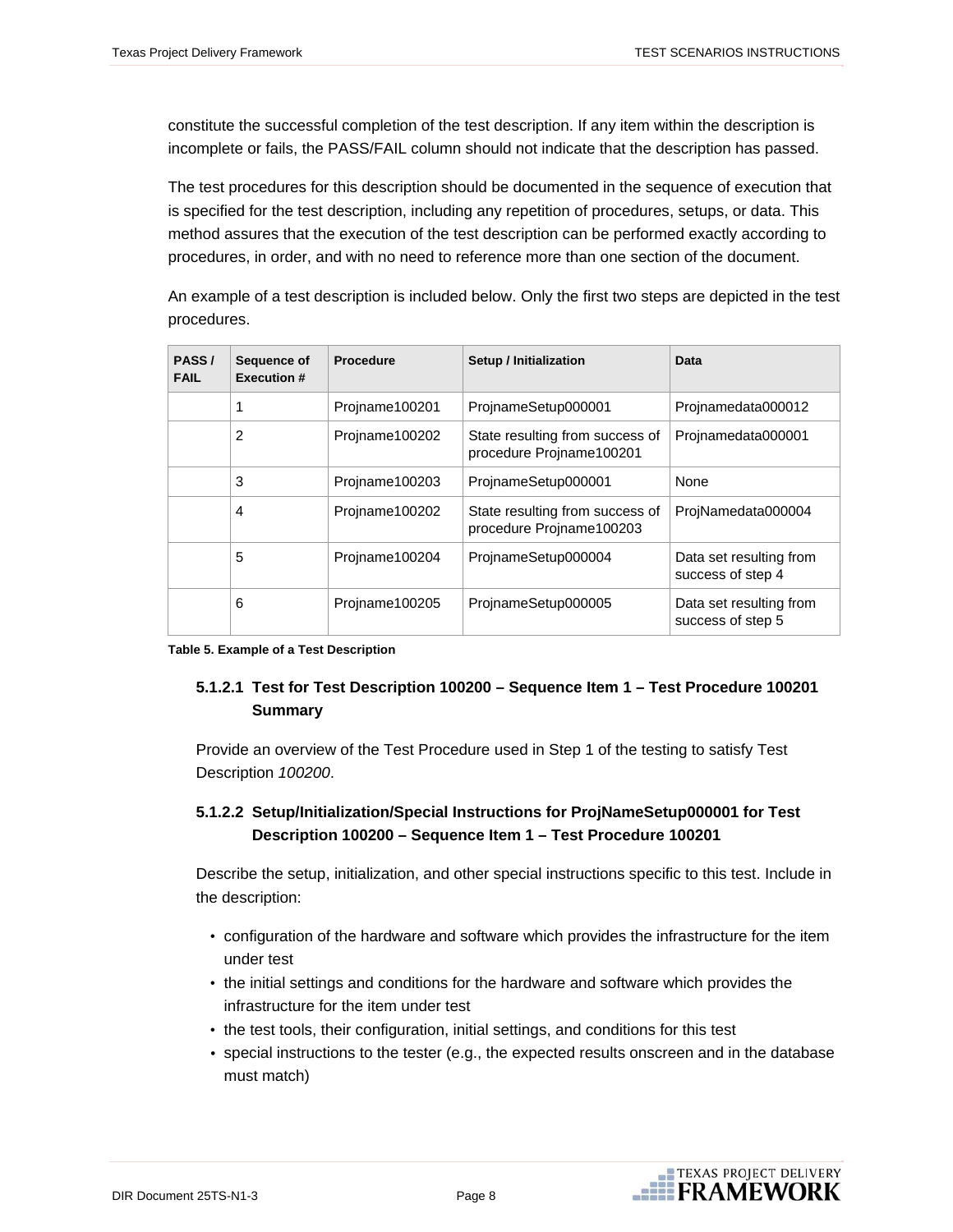### **5.1.2.3 Data for ProjNameData000012 for Test Description 100200 – Sequence Item 1 – Test Procedure 100201**

Specify file names for data or the actual data required to execute Step *1* – Test Procedures *100201*. Files or other data available in electronic formats should be placed under configuration control. Textual data within this document may be provided in the form of tables or other means.

Data may include:

- initial inputs
- data provided during a particular step
- databases that may be accessed by the application
- erroneous data intended to challenge application integrity, performance, or availability
- data required for test tools
- other data used to prepare for testing or during testing

#### **5.1.2.4 Steps for Test Description 100200 – Sequence Item 1 – Test Procedure 100201**

Specify the steps for executing Test Procedure *100201*. The steps must be executed in the order described and, unless otherwise designated, each step should be considered critical to the success of the procedure. The execution of this procedure should result in a step-by-step pass/fail result.

The PASS/FAIL column should be used to indicate the status of the associated step once it is executed. Unless otherwise indicated, the successful completion of all rows in the table shall constitute the successful completion of the test description. If any step within the procedure is incomplete or fails, the PASS/FAIL column should not indicate that the step has passed.

| <b>PASS / FAIL</b> | <b>TEST PROCEDURE 100201 STEP</b>                                                                                               |
|--------------------|---------------------------------------------------------------------------------------------------------------------------------|
|                    | Ensure that the configuration described in section 5.1.2.2 is correct.                                                          |
|                    | Ensure that the initialization data described in 5.1.2.3 is correct and in the following<br>directory c:/xxx.                   |
|                    | Launch Microsoft Internet Explorer Version 6.xx.                                                                                |
|                    | Open URL c:/xxxx/yyy/zz.htm                                                                                                     |
|                    | Enter the name "John Smith" in the field titled "Name" and hit enter.                                                           |
|                    | Enter valid password in the field titled "Password". (This is a case sensitive password.)                                       |
|                    | Ensure that the application now displays a new screen with banner title "Registration."                                         |
|                    | Ensure that this screen displays the name (from step 5) in the "Name" field and an<br>associated address in the address fields. |
|                    | Ensure that the address displayed for the name matches the database contents for<br>that name.                                  |

An example of a test procedure is included below.

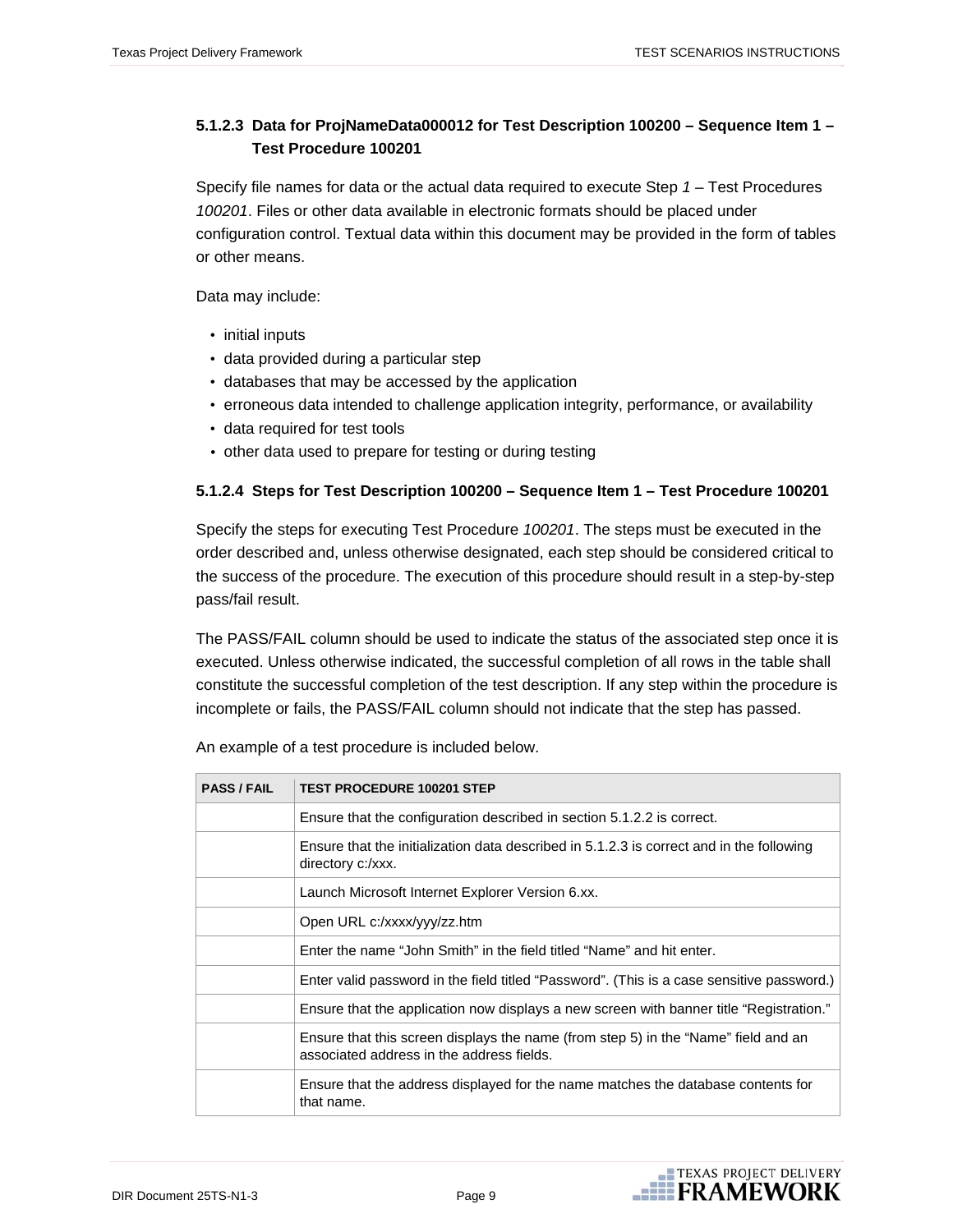<span id="page-12-0"></span>

| <b>PASS/FAIL</b> | <b>TEST PROCEDURE 100201 STEP</b>                                                                             |
|------------------|---------------------------------------------------------------------------------------------------------------|
|                  | In the field titled "Action," choose the "Update all" action.                                                 |
|                  | Ensure that the display shows "Update Completed" at the bottom of the page, upon<br>completion of the action. |
|                  | Inspect the database table to ensure that the information described in file c:xxx.txt has<br>been deleted.    |
|                  | END OF TEST PROCEDURE                                                                                         |

**Table 6. Example of Test Procedure** 

### **5.1.2.5 Expected Results for Test Description 100200 – Sequence Item 1 – Test Procedure 100201**

Specify the results that indicate that the test of the item is successful. Unless otherwise indicated, the success of a test procedure requires that each step be executed successfully. This subsection should specify this or other modified criteria. The criteria may include values within tolerance levels (e.g., numbers in a range from five to ten are acceptable).

### Section 6. References

Identify the information sources referenced in the test scenarios and utilized in developing the test scenarios. Include for each the document number, title, date, and author.

# Section 7. Glossary

Define all terms and acronyms required to interpret the test scenarios properly.

# Section 8. Revision History

Identify changes to the test scenarios.

# Section 9. Appendices

Include any relevant appendices.

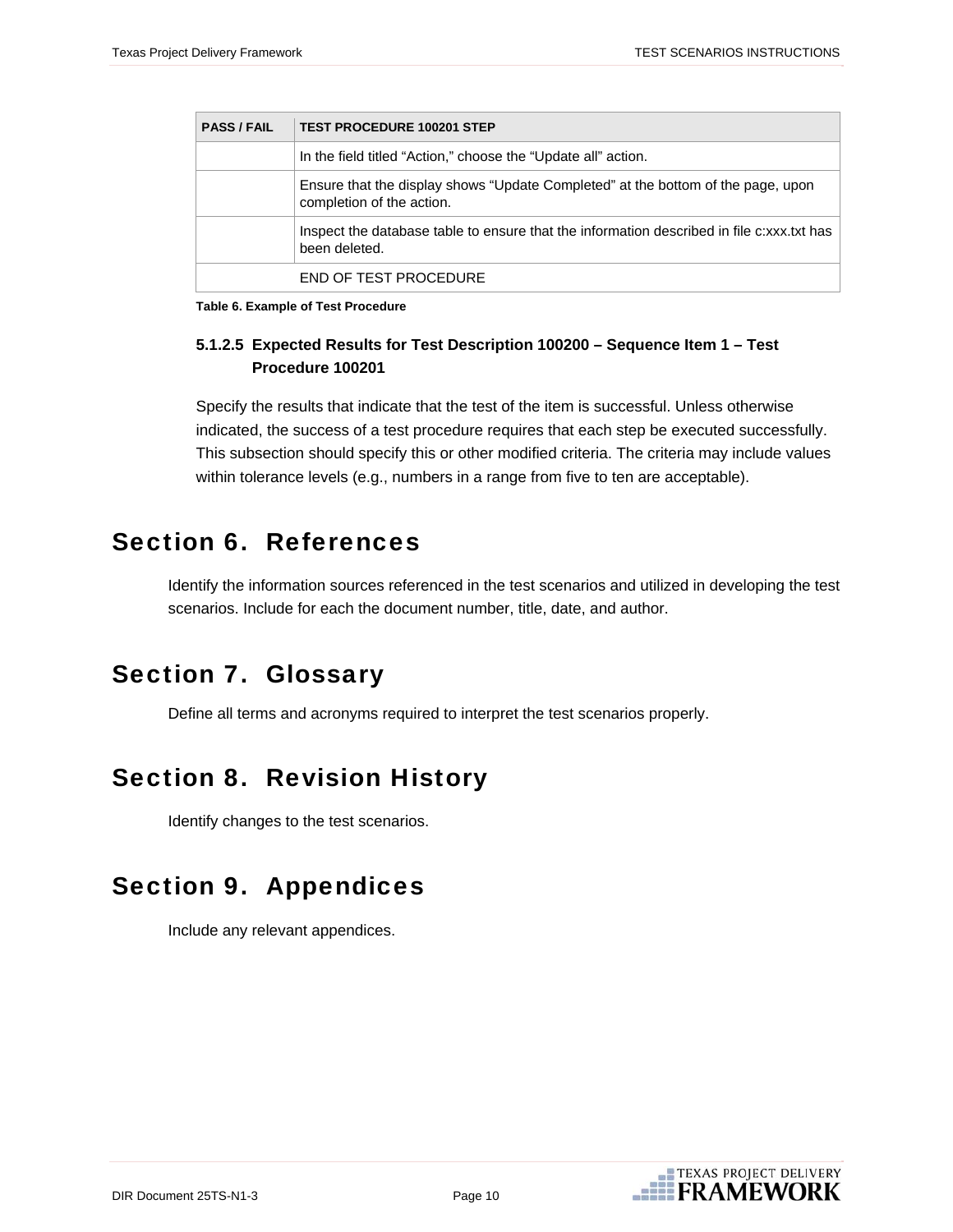### <span id="page-13-0"></span>Appendix A. Test Scenarios Organization

Two alternatives for specifying test scenarios are specified below. Select one of the following alternatives.

#### **Alternative 1**

The document may be organized with a test scenario, followed by its specific test description(s), test procedures, in the order of their execution, including any repetition, would then follow each test description.

This approach is most direct and easiest to follow during the testing process; however, there may be a great deal of redundancy using this approach, since test setup, test data, and some specific test procedures may be re-used multiple times across the various test descriptions and scenarios. In this case, the information would have to be repeated, and any updates to the information would have to be changed each time the information is repeated.

If the document is organized in this fashion, each test scenario (Section 5.1, 5.2, etc.) will be followed by a one or more test descriptions (Section 5.1.1, 5.1.2) for its associated test scenario (in this case 5.1) and a given set of test procedures (Section 5.1.1.1, 5.1.1.2, 5.1.1.3, etc.) will be associated with a particular test description (in this case, Section 5.1.1).

#### **Alternative 2**

The document may be organized with a test scenario, followed by its specific test description(s). After describing all test scenarios and their associated test descriptions, a separate section can describe every test procedure.

This approach minimizes redundancy and the chance of errors in the document by describing the test procedures only once (as well as the test data sets and other information) and then referencing them in the appropriate test descriptions. Conversely, this approach will require the creation of some form of additional test documentation or other means of realization to ensure that the tester can follow the step-by-step process for a specific test. Additional test documentation is necessary, for example, because the test procedures are all grouped together regardless of their associations with a specific test description and are referred to only in the test descriptions.

If the document is organized in this manner, then each test scenario (Section 5.1, 5.2, etc.) will be followed by one or more test descriptions (Section 5.1.1, 5.1.2) for its associated test scenario (in this case Section 5.1), and each test description (section 5.1.1, 5.1.2, etc.) will refer to the test procedures to be used to satisfy that test description; however, the test procedures will be described in a separate section regardless of the test descriptions or test scenarios which use them.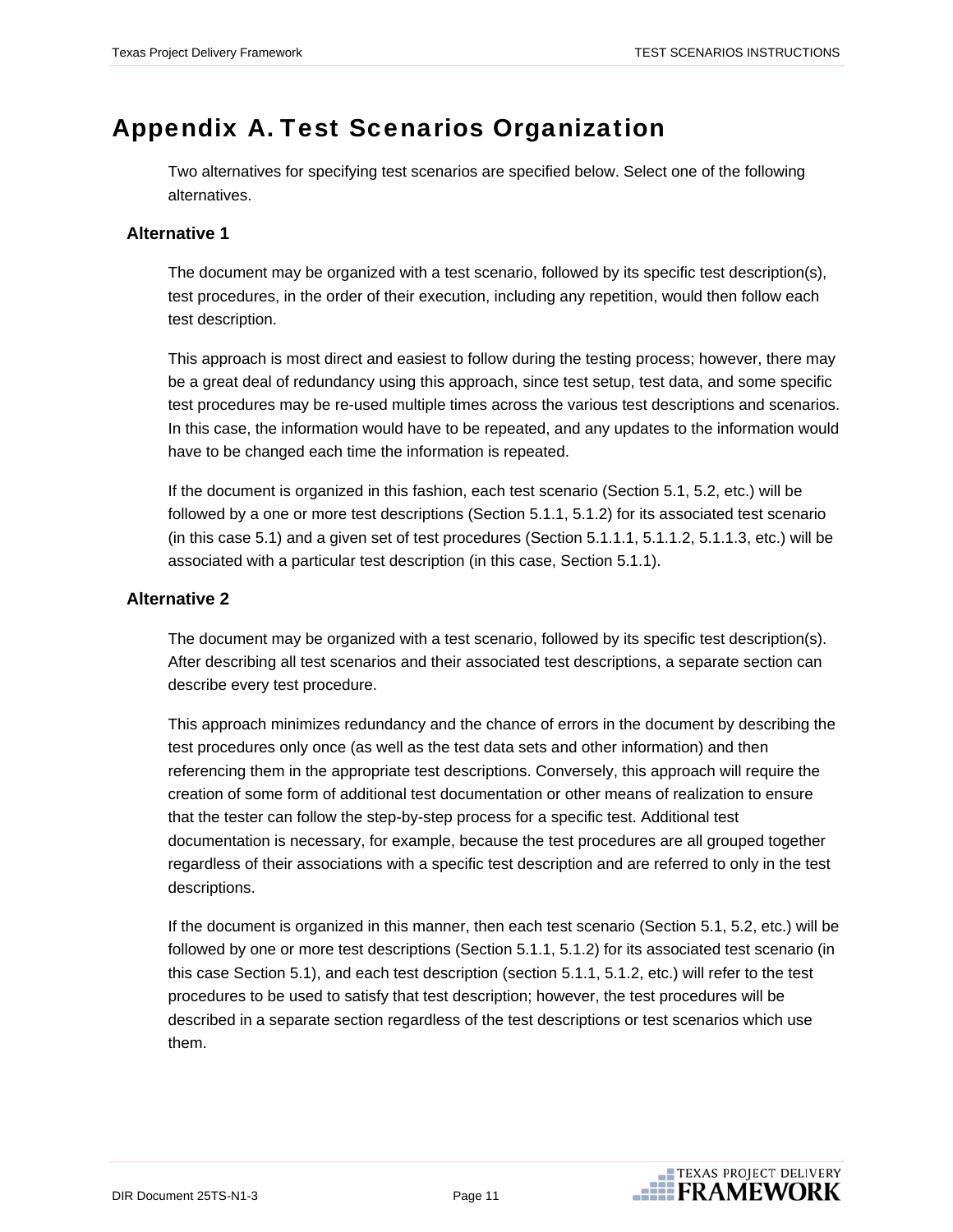**ETEXAS PROJECT DELIVERY**<br>FRAMEWORK

### <span id="page-14-0"></span>Appendix B. Test Identifier Naming Conventions

Two alternative methods for identifying test scenarios, procedures, descriptions, and other test information are described below. Select one of the alternatives specified, or specify another method.

**Note: When using any identification method, consider including project name in the naming convention.** 

#### **Alternative 1**

Test scenarios are identified with a project name prefix and numeric identifier, for example: ProjName100000, ProjName200000, etc.

Test descriptions are numbered using the third and fourth digits of these identifiers. For example, test descriptions for scenario ProjName100000 are designated ProjName100100, ProjName100200, etc.

Test procedures are numbered using the fifth and sixth digits. For example, test procedures for Test Description ProjName100100 are designated ProjName100101, ProjName100102, etc.

If any of the test procedures (or other data sets or related information) is reused and associated with more than one scenario and/or description, use zeros in the appropriate digits to indicate the association with more than one scenario and/or description. For example, ProjName000001 indicates that procedure 01 is not associated with a single scenario or description. ProjName100001 indicates that procedure 01 of scenario 10 is not associated with a particular description.

Additional examples of Alternative 1 are provided below.

In the following illustrations:

- *ProjName* represents the name of the project
- *ss* represents the portion of the identifier that references scenario
- *dd* represents the portion of the identifier that references description
- *pp* represents the portion of the identifier that references procedure

| <b>Description</b>                                                                                                                | <b>Naming Convention</b> | <b>Example</b>    |
|-----------------------------------------------------------------------------------------------------------------------------------|--------------------------|-------------------|
| Name of Scenario 10 of the HR Upgrade project                                                                                     | ProjNamess0000           | HR Upgrade 100000 |
| Name of Description 01 of Scenario 10 of the HR Upgrade<br>project                                                                | ProjNamessdd00           | HR Upgrade 100100 |
| Name of Procedure 01 of Scenario 10, Description 01 of the<br>HR Upgrade project                                                  | ProjNamessddpp           | HR Upgrade 100101 |
| Name of Procedure 10 of the HR Upgrade project $-$<br>Procedure 10 is not associated with a particular scenario or<br>description | ProjName0000pp           | HR Upgrade 100010 |